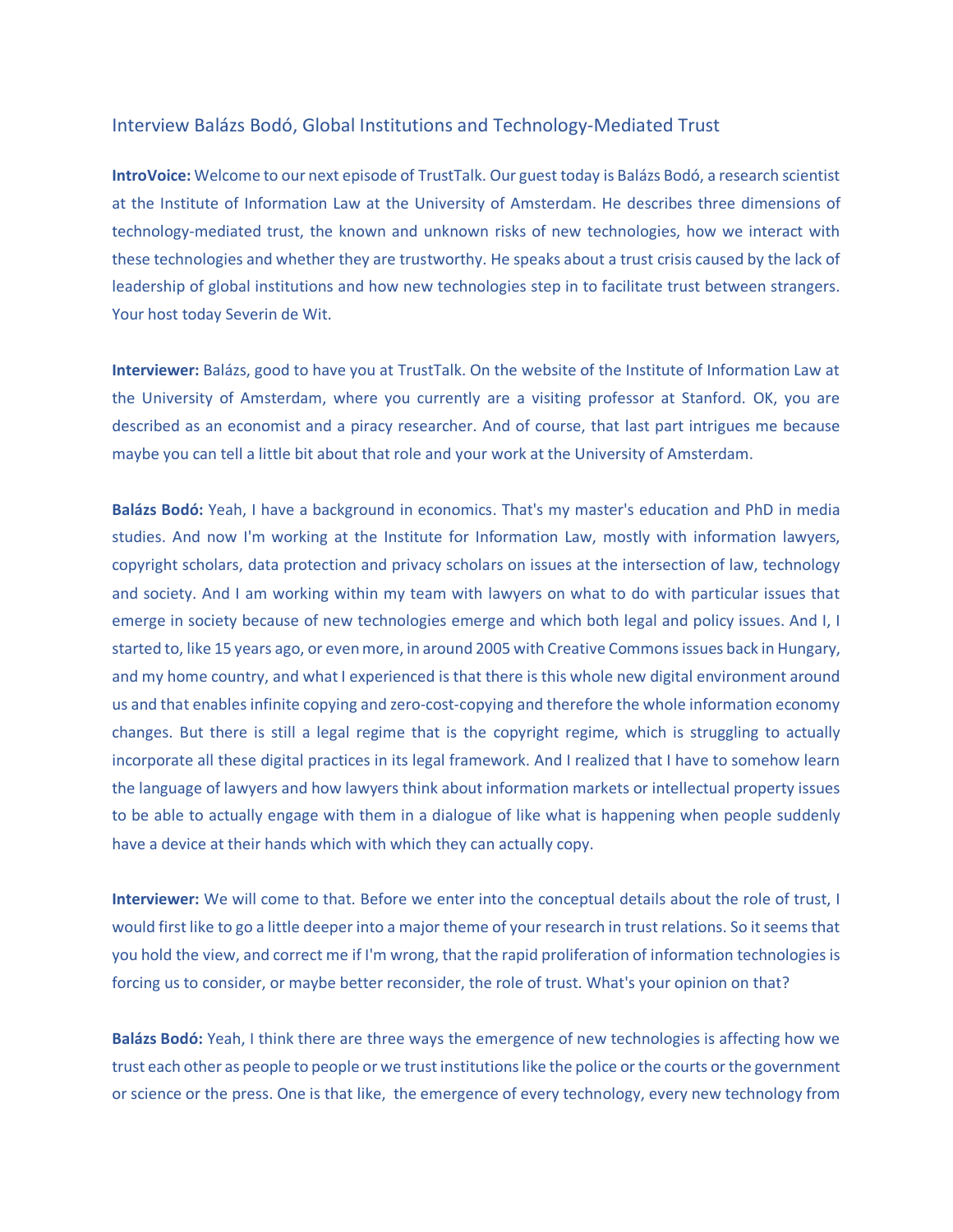plastics to nuclear power to flight, introduces new risks into society and new unknowns, new contingencies. And within that environment, where we face many unknown unknowns, we need a new way to actually trust each other, right, with trust,

**Interviewer:** especially because we don't see each other with the technologies. There is no physical contact. So if with digital technologies, if I'm connecting with somebody, it may be at the other side of the world. I don't particularly know him. I haven't dealt with him in a working relationship. And yet we have to work together. And so that that triggers the issue of can we trust, not him, but the technology that enables us to get connected.

**Balázs Bodó:** Yeah, these are the second and the third dimensions where trust changes. So we are sitting across each other and maybe we have a little bit of trust because we have a shared acquaintance, right, Egbert Dommering. And that is also a point of reference because you trust me a little bit, because UVA<sup>[1](#page-1-0)</sup> trust me by giving me a job and so there are all these interpersonal clues, right, and then technology stands in between us because you may have or I certainly Googled you. And so I trust based on what Google tells me about you or I, I've seen pictures about you on the Internet and then I trust you or I don't trust you based on those images. But I don't know what kind of filters these technologies put in between us. Right. What does Google show me and what does Google not show me when I saw a picture, how much it has been edited so that there is this technological mediation of you and of me and that changes, how we build interpersonal trust. And the second is that also we communicate. We have these technologies, we communicate, we have Facebook, or we communicate with a stranger via Airbnb or Uber or WhatsApp. And it's very difficult to know whether these technologies are actually trustworthy. Will they leak my information to law enforcement services or to unknown subcontractors? Will they cheat me or will they steal my data or will they censor me? So also the third, this is the third domain. We have to inquire or we have to ask very difficult questions about the trustworthiness of those technological infrastructures that we rely on to interact.

**Interviewer:** You say there are three dimensions. Right?

**Balázs Bodó:** yes

**Interviewer:** so let's put them together, the first dimension is,

<span id="page-1-0"></span><sup>1</sup> University of Amsterdam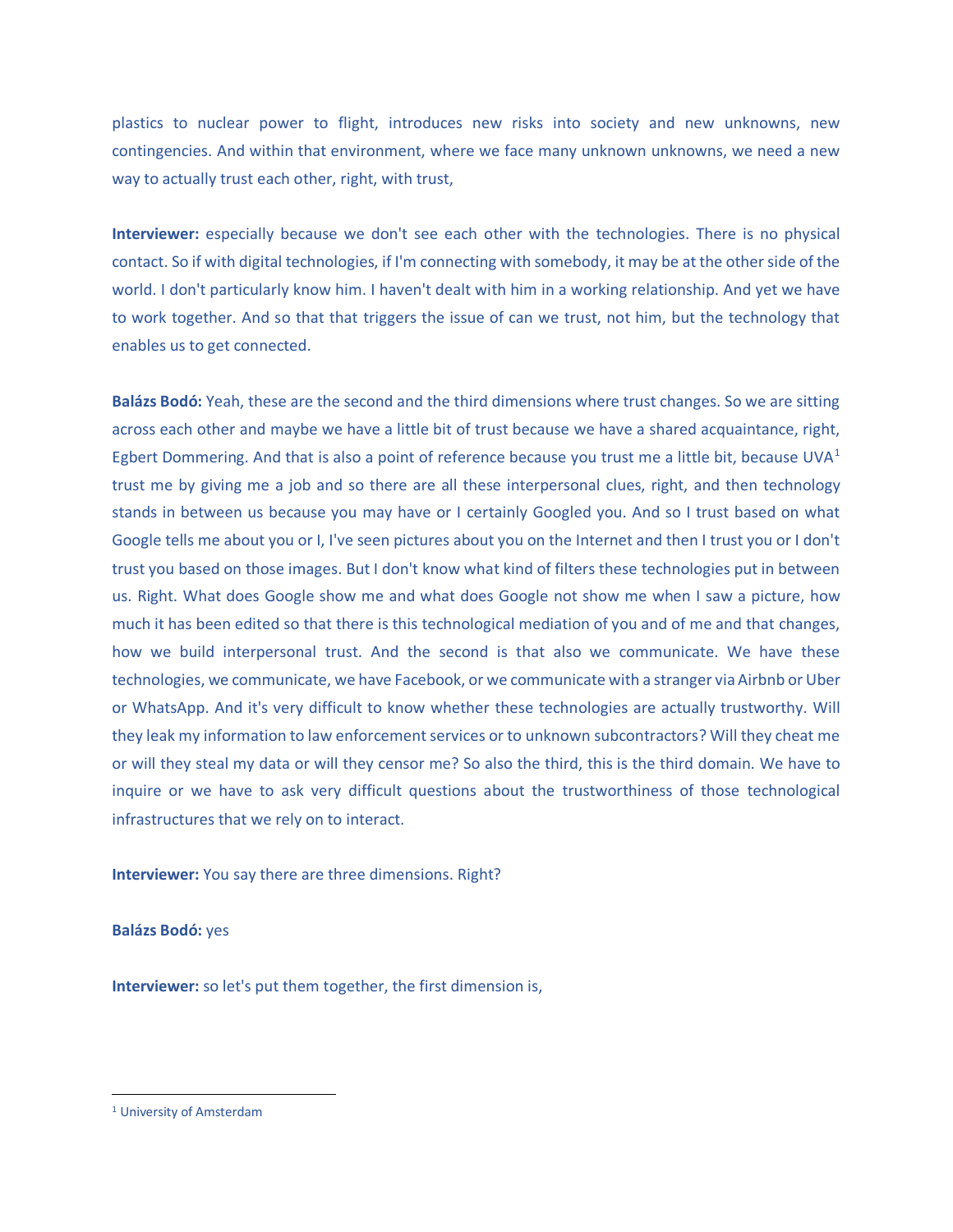**Balázs Bodó:** is this unknown risks. What are the unknown risks of these new technologies? The second is how these new technologies actually shape how we see each other in interpersonal relations. They also change how we interact with the institutions. So when the police starts to use predictive policing technology or the healthcare system starts to use AI to actually diagnose, then, or trust vis-a-vis these institutions changes, right, because there is a new technology that we are using. And the third one is actually whether these technologies that we rely on more and more are trustworthy. Can we trust them? And if not,

**Interviewer:** And that's the third.

**Balázs Bodó:** yeah, that's the third.

**Interviewer:** I see. In the several publications that I have tried to read and partly read, I have to be honest with you, but you describe there is a new theoretical concept, what you call the "technology-mediated trust". You talked a little bit about it and you argue that globalization and digitalization have unleashed a crisis of trust. What is that crisis and how to address the crisis?

**Balázs Bodó:** Well, we are increasing, there are two types of crisis, or maybe three. One is that we are increasingly locked into global networks, global networks of finance and the financial crisis, global networks of travel, global networks of supply chains, global networks of media, and these expose local environments like Amsterdam or like the local university or the local master's programs, local housing prices, two events that are far beyond the reach of the nation-state or far beyond the reach of the European Union. So we are in this global village, right, where something happens in Far East Asia and then suddenly it has very severe consequences in The Netherlands. And this requires global cooperation. Right. We have to cooperate with strangers.

**Balázs Bodó:** We also have to cooperate with strangers because we have, uh, we are facing challenges which we can only solve together. The global pandemics. We are sitting in a lockdown situation. The global pandemic is a global situation that needs to have a global, it can only be solved by a global corporation, climate change, ecological degradation, the one million people showing up at the doorstep of Europe, massive human displacement. These are planetary-scale problems that require us to cooperate across national, cultural, religious, boundaries, geographic boundaries. Right. And we do not have the institutions. We don't have very good institutions that facilitate that cooperation. Right. We see how the WHO is struggling to control the global pandemic, to see how the European Union is struggling to coordinate European action. We see that the WTO, the World Trade Organization, is struggling to maintain a global financial or trade network. We see how the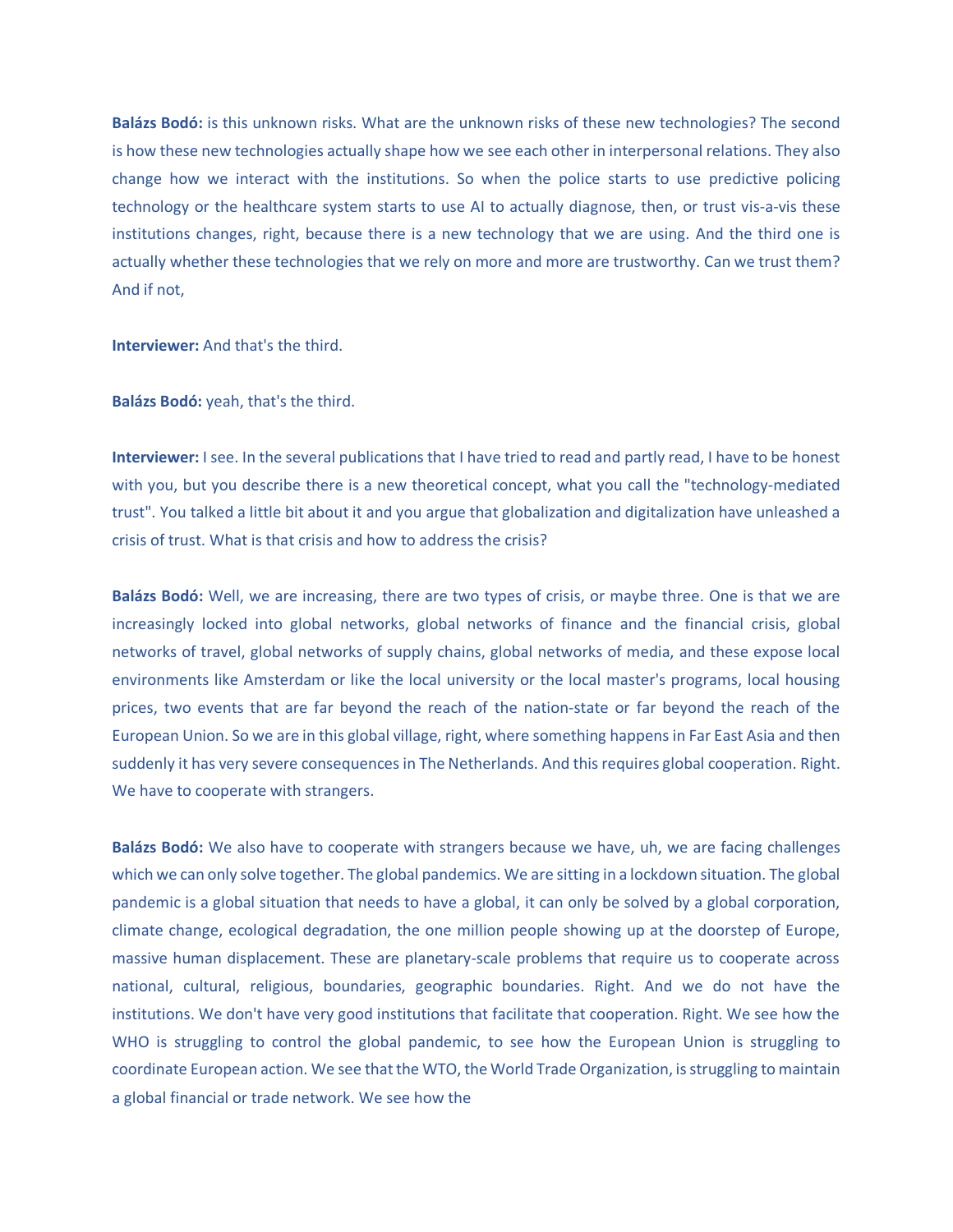**Interviewer:** even our own government, yeah

**Balázs Bodó:** Yeah. We see how the lack of global leadership, because of Trump, has led to the degradation of a global political or economic or social order. Right, so we do not have these institutions of global coordination. We have very good institutions at the national level. The Dutch government is an exemplary actor in making sure that you have a working society here, but on a planetary scale, not so much. And that leads to a crisis. The lack of institutional support for global cooperation is actually, in my argument, the trust problem, because it's much easier to trust each other and cooperate with strangers if we can have an institutional background, a framework that fosters that trust. Right. If you have good courts, if you have good governance, if we have good coordination mechanisms, then it's much easier to actually engage with each other. If you have bad ones, like in my home country or in the US now, if there is that the institutions cannot be trusted, then society starts to fall apart, coordination, cooperation becomes much more difficult.

**Interviewer:** or, foreign institutions that are no longer trusted or governments that can't be trusted like the American equivalent of our health institutes in The Netherlands. That is the sort of crisis that you are referring to, right?

**Balázs Bodó:** Exactly. And so the crisis of the WHO to be seen as a trustworthy source of information or as a trustworthy institution of global pandemic response is a prime example of the need for a global coordination institution and the cost of not having one that is equally trusted.

**Interviewer:** And what is it that you are advocating? What is your preferred solution to that crisis?

**Balázs Bodó:** Well, what I see is that they are faster-moving domains in life and there are slow-moving domains in life and institutional development is a very slow-moving glacial thing. But technology development, on the other hand, is super fast. So what I see is that in response to this need for global coordination, institutional background, we have seen the emergence of a number of technologies or platforms or services which enable facilitate coordination between strangers in a particular niche. So UBER allows you to travel to India and sit in a stranger's car, Airbnb allows you to travel to Indonesia and sleep in a stranger's bed, and there are a number of these global digital platforms that emerged in the last 10 years, which facilitate cooperation across the globe among strangers, right?.

**Balázs Bodó:** This is a technology response to the crisis. Blockchain development emerged in response to the 2008 financial crisis and said we're going to develop something that is trustworthy but doesn't require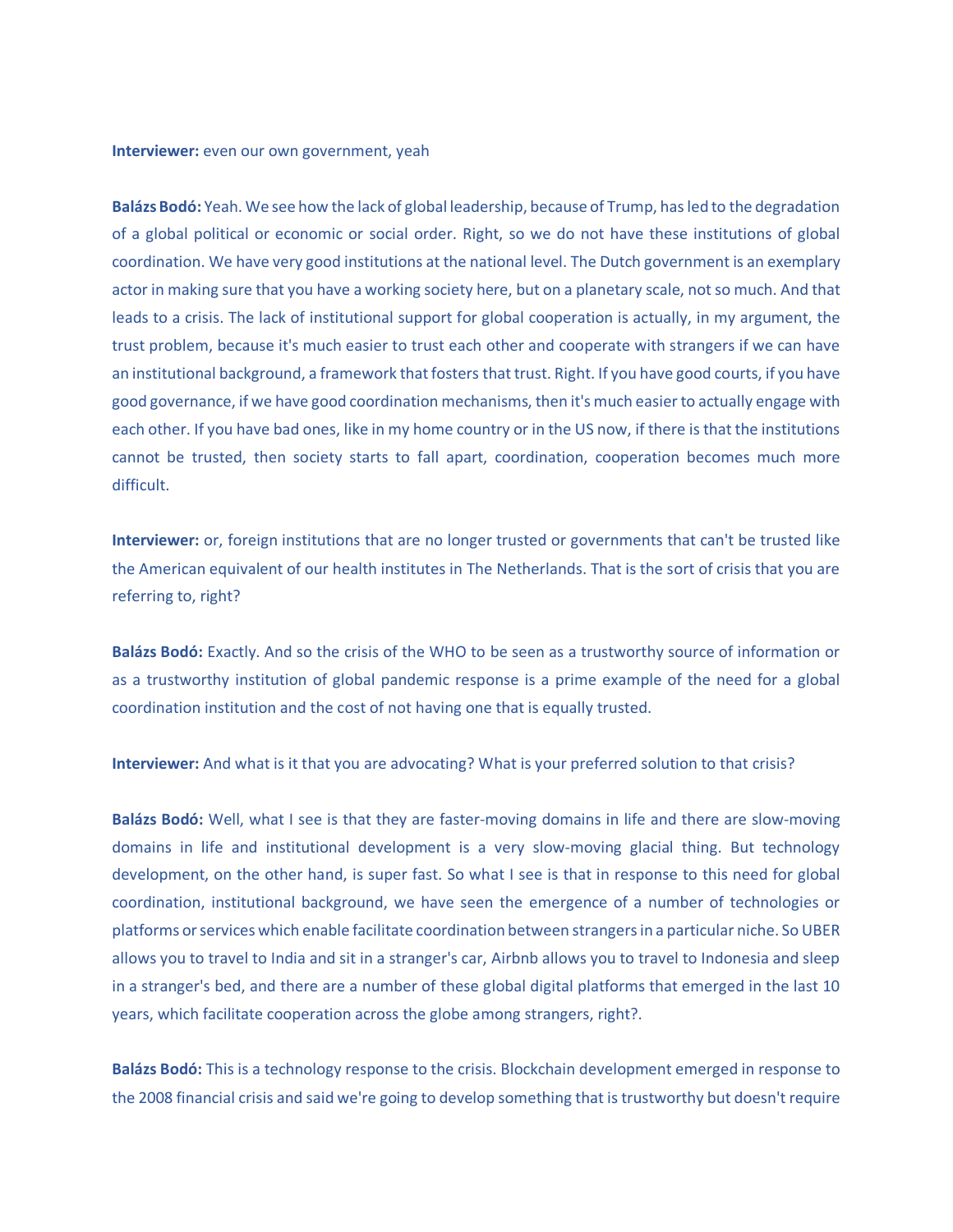the existing and trustworthy institutional framework to transfer value across the globe among strangers. Right. AI systems also try to address this trust crisis. You say they say, well, the future is hard to predict, but I have very good predictions for you based on all this data that I've hoovered up. So you can actually be more confident in the future. So we see this fast-moving technological development in trust production. But the problem is that they are not really trustworthy or hard to establish their trustworthiness,

**Interviewer:** Are you referring here to what you call often call "trust mediators?

**Balázs Bodó:** exactly.

**Interviewer:** and the platforms so to speak.

**Balázs Bodó:** Digital technologies, which enable the emergence or support the emergence of interpersonal trust on a planetary scale among strangers and service background for cooperation.

**Interviewer:** Can we as human beings trust technology or will the technology control us? From digital technologies to nuclear physics, gene-technology, biochemical science, nanotechnology? It seems that constantly evolving new technologies also have a heavy burden on us trusting all these technologies as helping us, actually, if there is a new vaccine for the pandemic, are we trusting that? Are we trusting the pharmaceutical company to do what is best for us?

**Balázs Bodó:** Yeah, I have a very nice story to that, from 1942, when Enrico Fermi, the nuclear physicist has built the first nuclear chain reaction in the middle of Chicago in a sports field at the University of Chicago. And it was literally a pile of graphite and uranium and there was no containment, no lead protection, no nothing. This is just literally a pile of graphite. And they were confident to build a nuclear reactor, the first nuclear reactor in the world, because of a number of things. They had knowledge. So they were very confident in how the laws of physics worked. Right. They were able to design, based on those rules. They had instruments to track what's happening inside of that pile. And they had some insurance. They had a guy with a bucket of moderate, he was supposed to dump on the pile if something went wrong. So they had knowledge. They had insight, they had agency. So they had these are very strong supports of trust.

**Interviewer:** And that's why they were able to do what they were doing. They were able to do the research that normally people would be very scared of.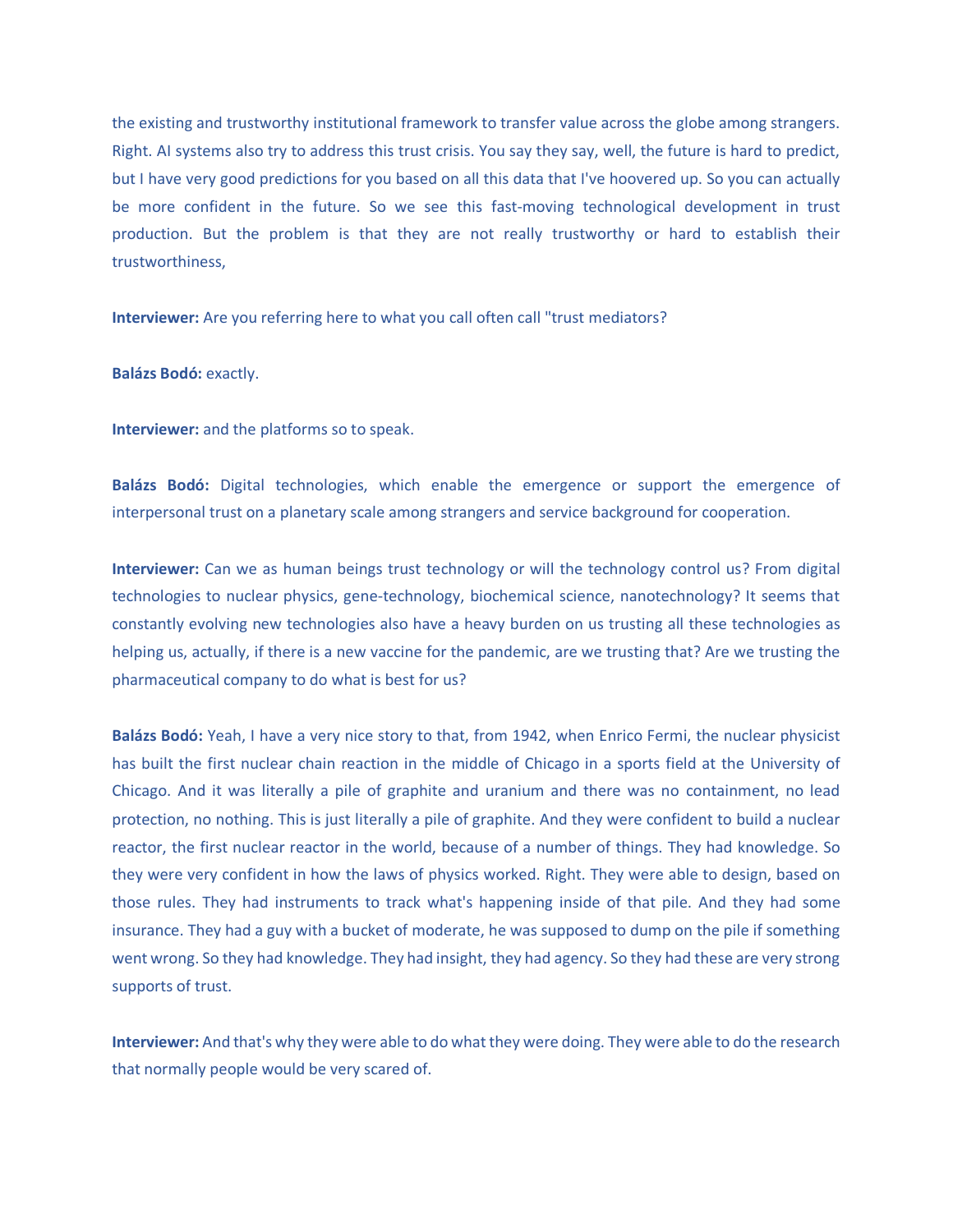**Balázs Bodó:** Yeah, exactly. They were able to trust their pile and themselves. Right. And that is what I see now is that we are doing very similar now. Like 70, 80 years later, we are launching untested technology in the middle of our societies. But there is a very big difference between Enrico Fermi physicist and today's technology developers. There are no laws of, like society, as there are laws of physics. We have no instrumentation. We do not really know what's happening on our screens, what you see, what kinds of ads are being shown, and what kind of news you are being shown as opposed to what's happening on my screen. Right. We have very limited agency vis-a-vis these technologies. We do not know the rules that govern what's happening as we do not see the live feedback of what's happening to us. And we have very little agency to actually act upon that information or knowledge. So we are in a completely different setup. Yet we still are deploying these technologies. And Enrico Fermi could be relatively confident that the thing will not turn Chicago into a radioactive blast. But he was unable to foresee in the long run, nuclear armament, the Cold War, the mutually assured destruction, Fukushima, Hiroshima, Chernobyl, all this shebang of nuclear energy right now. So there is short term confidence in technologies like we can make them more reliable. This is what's happening with self-driving cars. I cannot be sure whether your Tesla will kill me or not if it's in self-driving mode, but we can sort that out. But what's happening in the long run, right? What's happening in 20, 30, 40, 50-year time spans, it's completely unforeseeable. And this we also have to be aware of.

**Interviewer:** I think you mentioned at the beginning of our conversation, another interesting angle to trust is the relationship with risk. I think you wrote, if I'm not mistaken, "trust is what enables the cooperation of strangers in the face of risks". How do risk and trust interrelate?

**Balázs Bodó:** You're a lawyer, so you should be very aware of the principal-agent problem. If I turn to you as a lawyer and ask you to do some things, I have to have some confidence that you will not use your powers as a lawyer in your own interest instead of mine, right? And that is that some kind of a fiduciary duty that lawyers have to exercise in the interest of their clients. Right? And there is a risk of not performing.

**Interviewer:** you mean the risk of me not performing according to your expectations.

**Balázs Bodó:** Or defrauding me, or like, making money out of like putting your interests ahead in front of my interest right then and there are a number of professions where this may happen, like in the medical profession and in the police as like I will not investigate this crime because the criminal paid me not to do that. Like everywhere in courts, the judge says, like, I will not decide according to the law, but according to the money I received from some interested parties. There is always this type of risk. And then when there's corruption in society or there are weak enforcement or weak oversight, then it becomes more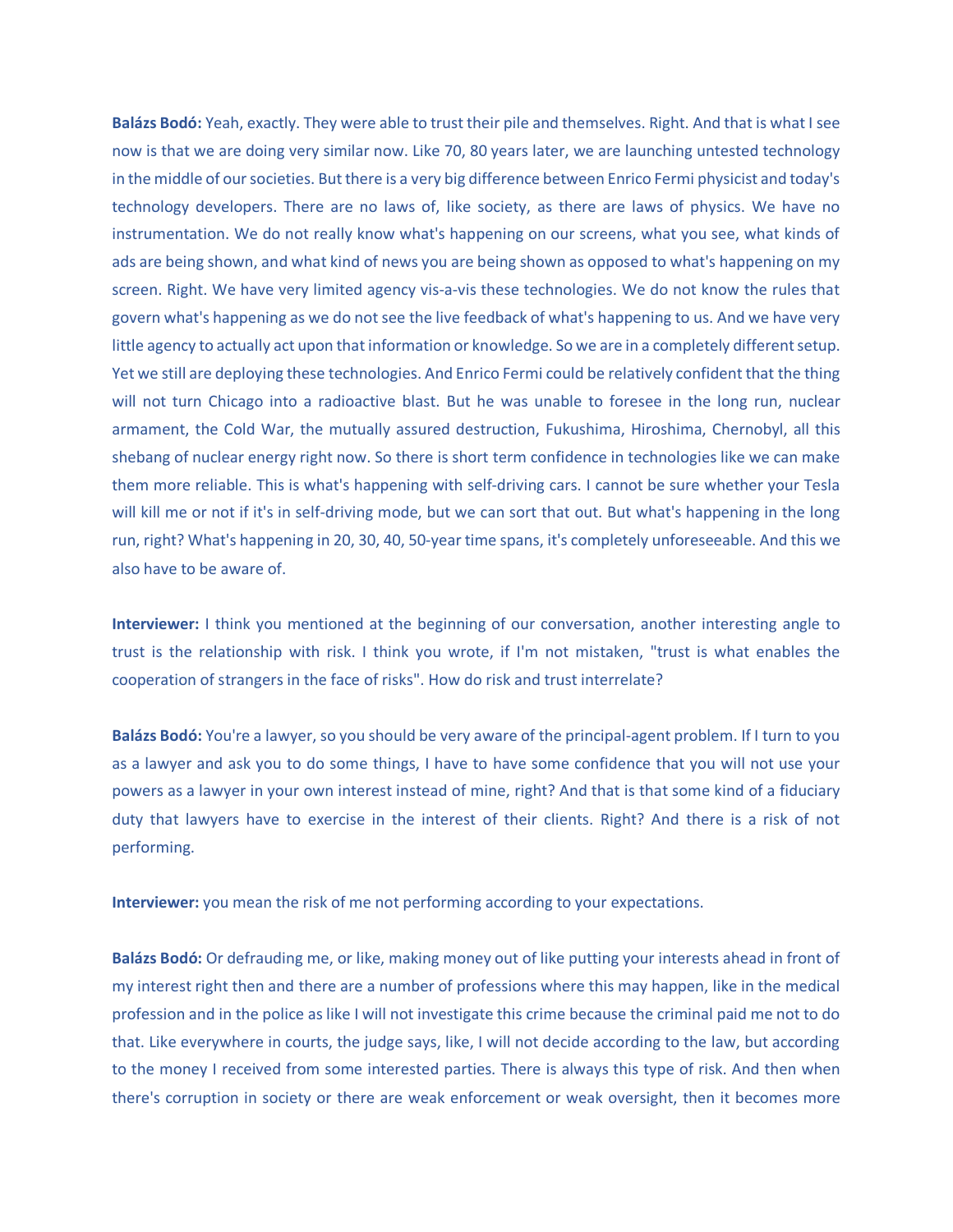difficult to trust all these agents. I can trust we are sitting in a restaurant that the cook will not poison me because I can trust the Dutch government to enforce all the food safety regulations or the reputation of the owner or everything.

**Interviewer:** In that sense just resembles a little bit like glue, right?. It glues the uncertainties, the risky parts of life together so that we believe that it will stick, it will not come apart. It will do what we expect it to do and therefore we build trust.

**Balázs Bodó:** And we can engage with each other. And The Netherlands is a very strange example because it's a super high trust society and I come from a super low trust society, Hungary, where in the last hundred years, every ruling power tried to maintain its grip on society by many, like sowing distrust, the same way Trump does now. That's a very powerful way to control a society, to atomize it, to sowing distrust. And therefore, Hungary is a very low trust society. And you see how society is not able to come together and solve problems together because people do not trust each other. People do not trust institutions. People do not trust their politicians or.

**Interviewer:** or politicians don't trust their own people.

**Balázs Bodó:** or professionals. They don't trust the doctor. They don't trust the lawyer. They don't trust the teacher. They don't trust the taxi driver.

**Interviewer:** In another field you are interested in, economics, there is often talk about the "cost of trust". Firstly, what is meant by that and can you give some examples?

**Balázs Bodó:** So far I've been pointing to the role of institutions in producing trust or actually enabling interpersonal trust to emerge. Good courts, good healthcare system, good government, good police actually help citizens, consumers to engage with each other. Right. But we have to pay for these institutions so they are actually costly. Having a good justice system is costly. Having a good policing system is costly. Having a good government is costly. So there is a cost of trust. And one study by Jason Potts and others estimate did an estimate for how many people work in the trust industry on the trust production? And they estimated that 35 percent of the total US workforce in 2010 have been working on obs or on tasks, which ultimately produces trust, like everyone who works in the bank, not just how to transfer money, but they actually produce trust. Everyone who works in the government does not just take care of education but has to produce trust in the education system.